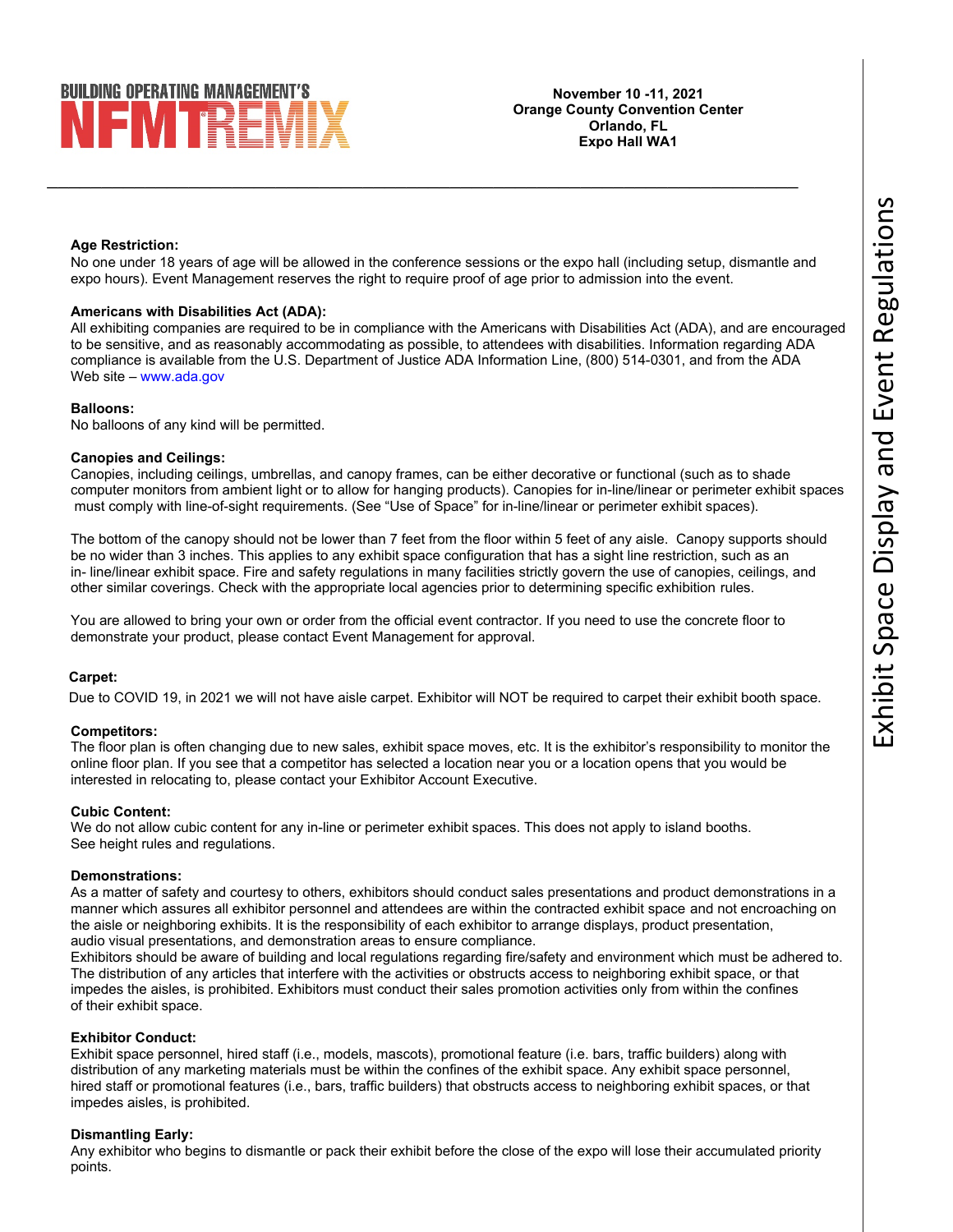# **Exhibit Space Display & Event Regulations page 2**

## **Exhibitor Badges & Expo Hall Access:**

 All personnel representing the exhibitor or their agents must be identified with the official NFMT Remix exhibitor badge for access to the expo hall (including installation & dismantle). Prior to onsite registration opening, security will distribute temporary set-up badges.

 Exhibitors are allowed access during installation & dismantle hours. On expo days, exhibitors will be allowed access to the expo hall one (1) hour prior to expo hours with the official NFMT expo badge. See Schedule at a Glance for hours.

If an exhibitor needs to stay in his/her exhibit space after expo hours, please contact Event Management so we can notify security.

## **Fire Equipment & Egress Signs:**

Exhibit space displays and equipment shall not impair the visibility of egress signs, fire hoses, extinguishers, and audible or visual devices.

## **Hanging Signs & Graphics:**

Hanging signs and graphics are allowed in island exhibit spaces. The maximum height is 16ft to the top of the sign. (In-line/ linear or perimeter exhibit spaces do not qualify for hanging signs and graphics). The distance is measured from the floor to the top of the sign. Whether suspended from above, or supported from below, they should comply with all use-of-space requirements. For example, the highest point of any sign should not exceed the maximum allowable height for the exhibit space type.

## **Lighting:**

Exhibitors should adhere to the following suggested minimum guidelines when determining exhibit space lighting:

- •No lighting, fixtures, lighting trusses, or overhead lighting are allowed outside the boundaries of the exhibit space. Exhibitors intending to use hanging light systems should submit drawings to Event Management for approval.
- •Lighting, including gobos, should be directed to the inner confines of the exhibit space. Lighting should not project onto other exhibits or exhibition aisles.
- •Lighting which is potentially harmful, such as lasers or ultraviolet lighting, should comply with facility rules and be approved in writing by Event Management.
- •Lighting that spins, rotates, pulsates, and other specialized lighting effects should be in good taste and not interfere with neighboring exhibitors or otherwise detract from the general atmosphere of the event.

## **Multi-story Exhibit:**

Rules vary depending on the facility. See convention center rules.

# **Open Exhibit Space Locations:**

Any open exhibit space location will be available at the current exhibit space rental. To purchase an additional open exhibit space location, contact a member of Event Management for pricing and payment options. Any exhibitor that expands into another exhibit space location that is not contracted to them will be charged for the additional space.

# **Product Height:**

Some exhibitors have products that exceed display height restrictions. Exhibition organizers have guidelines for displaying such products. Products exceeding height restrictions are usually permitted, providing they are displayed in operating mode, and the names and logos, etc. on the product are as it is sold no additional advertising is attached.

Please contact Event Management for approval for variance in height regulations.

## **Sound/Music:**

In general, exhibitors may use sound equipment in their exhibit spaces so long as the noise level does not disrupt the activities of neighboring exhibitors. Speakers and other sound devices should be positioned so as to direct sound into the exhibit space rather than into the aisle. Rule of thumb: Sound and noise should not exceed 85 decibels when measured from the aisle immediately in front of an exhibit space. Exhibitors should be aware that music played in their exhibit spaces, whether live or recorded, may be subject to laws governing the use of copyrighted compositions. ASCAP, BMI, and SESAC are three authorized licensing organizations that collect copyright fees on behalf of composers and publishers of music.

## **Storage:**

Fire regulations in most exhibit facilities prohibit storing product, literature, empty packing containers, or packing materials behind back drapes or under draped tables. In most cases, however, exhibitors may store a limited supply of literature or product appropriately within the exhibit space area, so long as these items do not impede access to utility services, create a safety problem, or look unsightly. Exhibit spaces on the end of an aisle where the back of the exhibit space is visible and unsightly, maybe required by Event Management to add drape to mask the unsightliness.